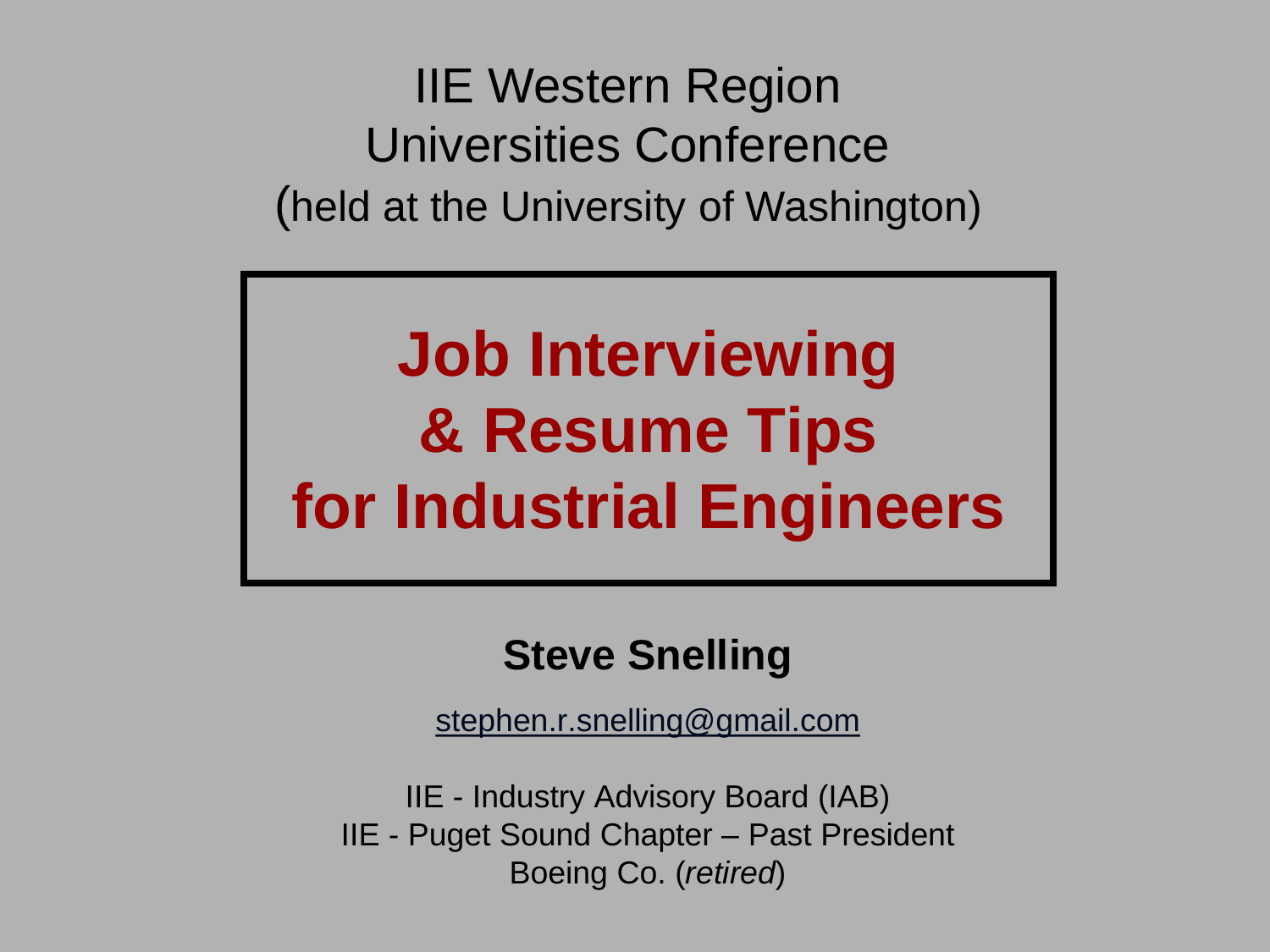## **Main Items Addressed in this Presentation**

- *"Mock" Interviews at U.W.*
- *Job Search Planning*
- *Resume Preparation*
- *Interviewing Techniques*
- *Correspondence & Follow-up*
- *IE Functional Work Areas*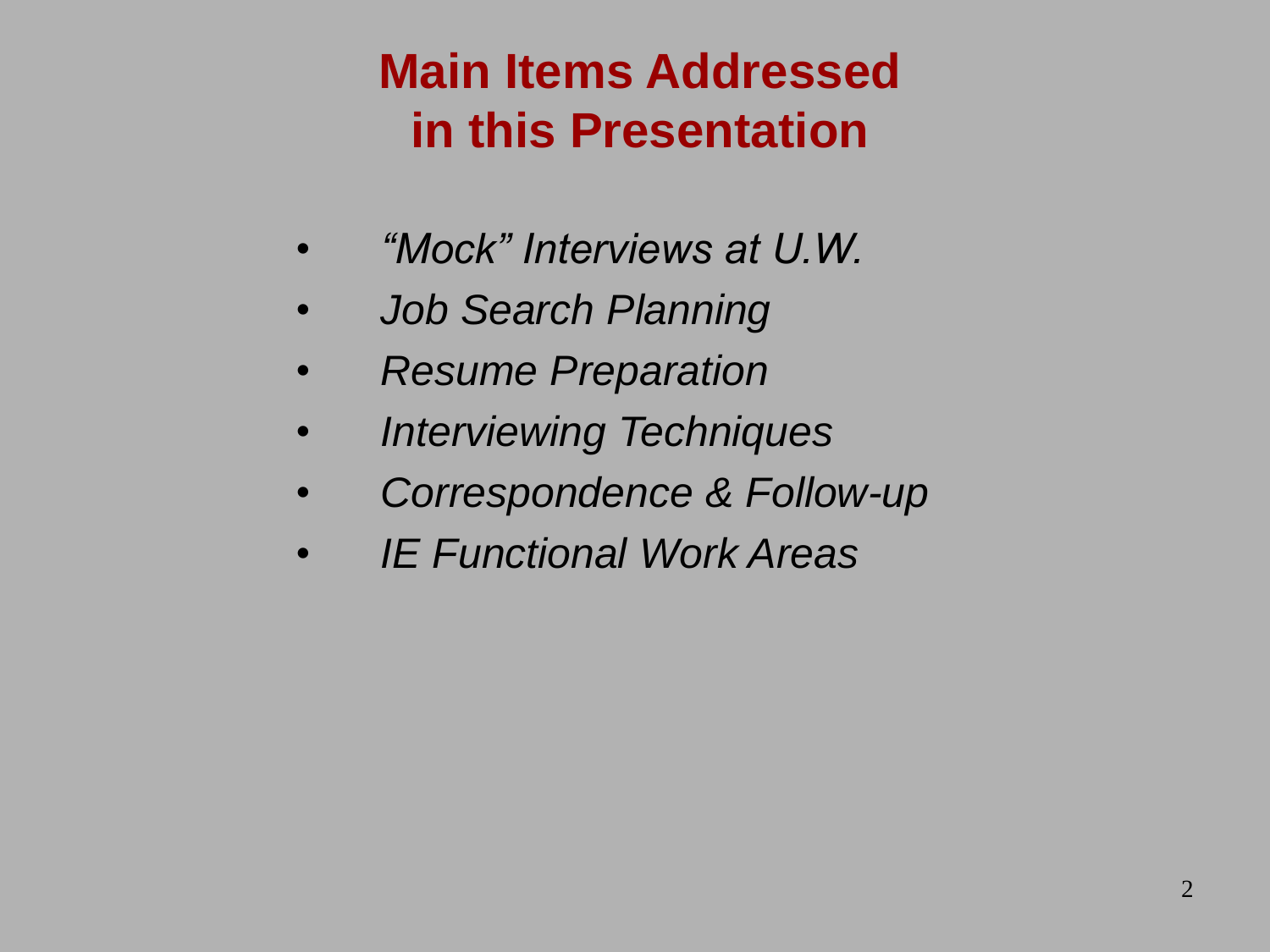## *"Mock" Interviews at U.W.*

- The IIE Student Chapter at the University of Washington (U.W.) holds an annual "Mock" (practice) Interviews event
	- They work with the IIE Puget Sound Chapter and the U.W. IE-Visiting Committee to get industry managers to attend
	- The IE-Visiting Committee has representatives from about 30 local companies who advise the ISE Dept. Chair (at special meetings held on the U.W. campus)
- The event is held at night on a weekday from 6 pm 8:30 pm
- ISE students sign up to meet with representatives from the 6- 8 local companies in attendance (UPS, Boeing, Microsoft, Starbucks, Genie, Phillips, etc.)
- The 1<sup>st</sup> part of the "mock" interview is run like a real job interview, the  $2<sup>nd</sup>$  part is to give feedback to each student on their resume and also their interview technique/answers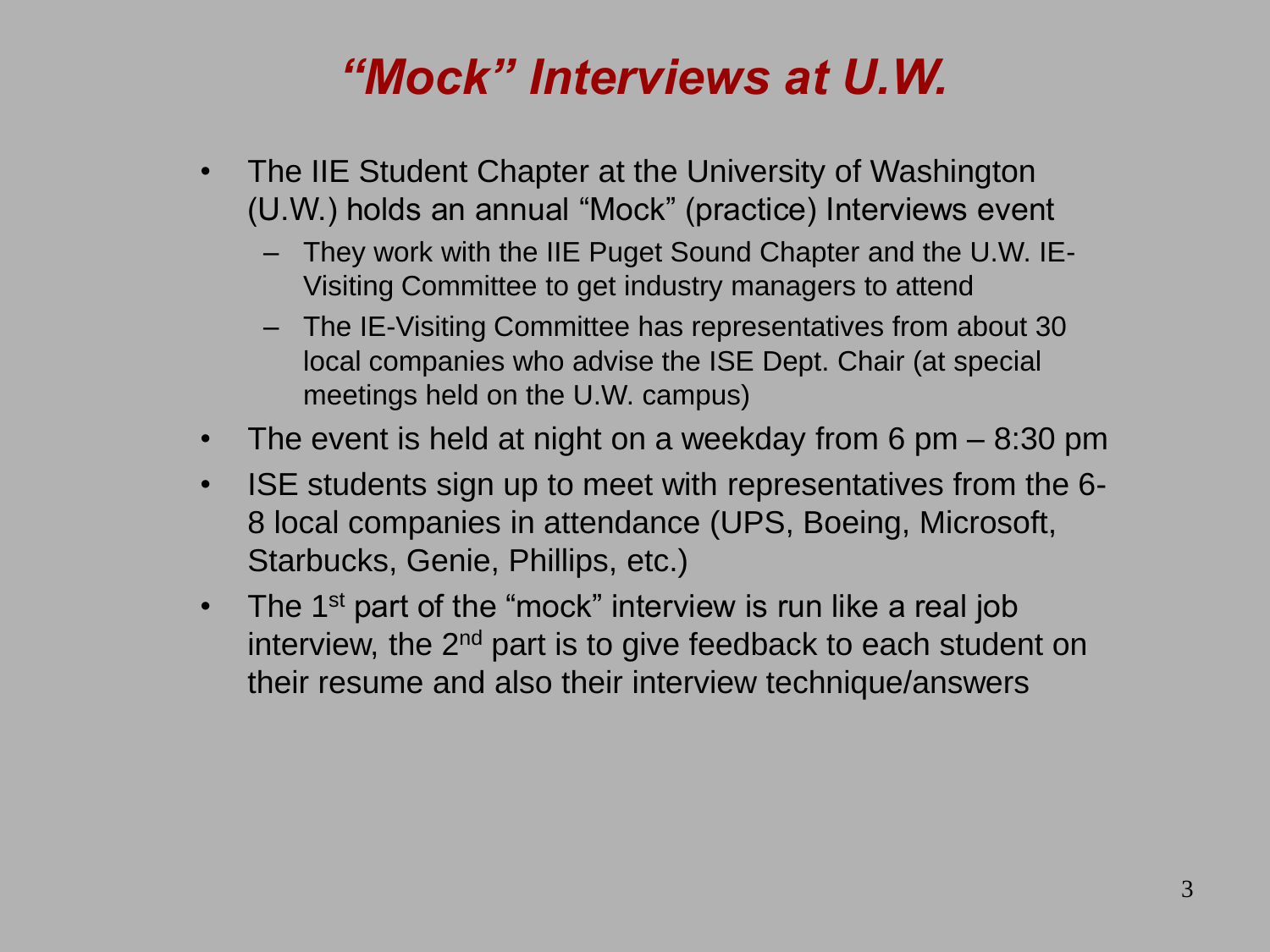## *"Mock" Interviews at U.W. (continued)*

- The local IE managers are not obligated to bring a current job opening (since they may not be currently hiring), but are encouraged to bring a sample
- The IE managers may see as many as 4-5 students for about 30 min. each, during the evening's event (usually each manager is assigned a separate classroom)
- If you don't currently have "Mock" Interviews at your school, you should consider setting these up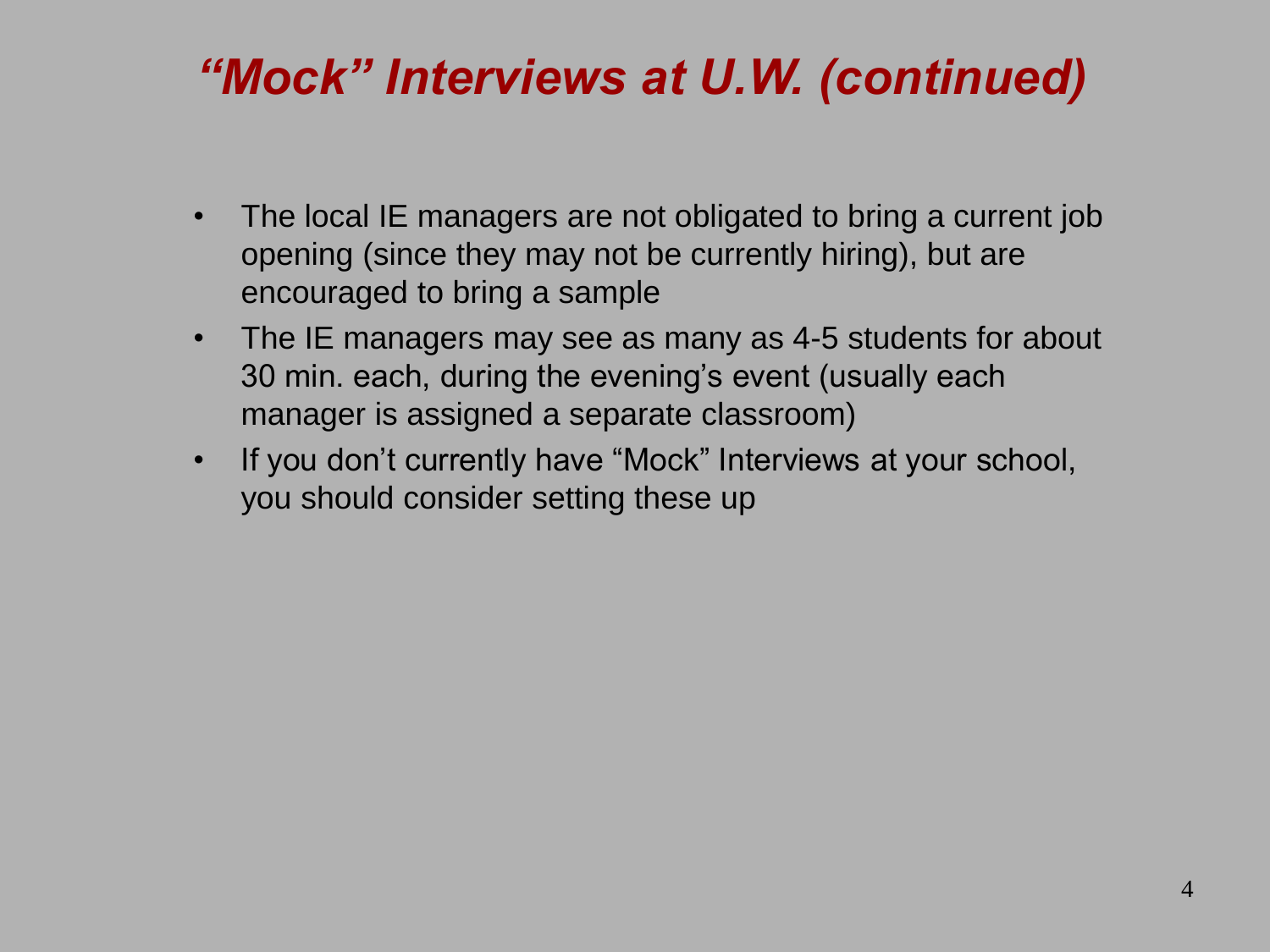## *Job Search Planning*

- Develop a good job search plan, treat it like an IE project
- Work your plan to a successful conclusion, to get a good job
- Focus on a few organizations or companies at a time, based on what you really want to do
- Do some serious research on the organizations & companies you are most interested in
- Expand your networking to professional societies (e.g. IIE, APICS, PMI, SME, ASME), attend their dinner meetings & tours as a visitor
- Use your reference contacts and other associations for job leads
	- Be very specific in telling them what you are looking for
	- Let them know your sense of urgency
	- Keep following up with them until you get the job you want
	- Tell them when you get your new job
- Use your school's Placement Services effectively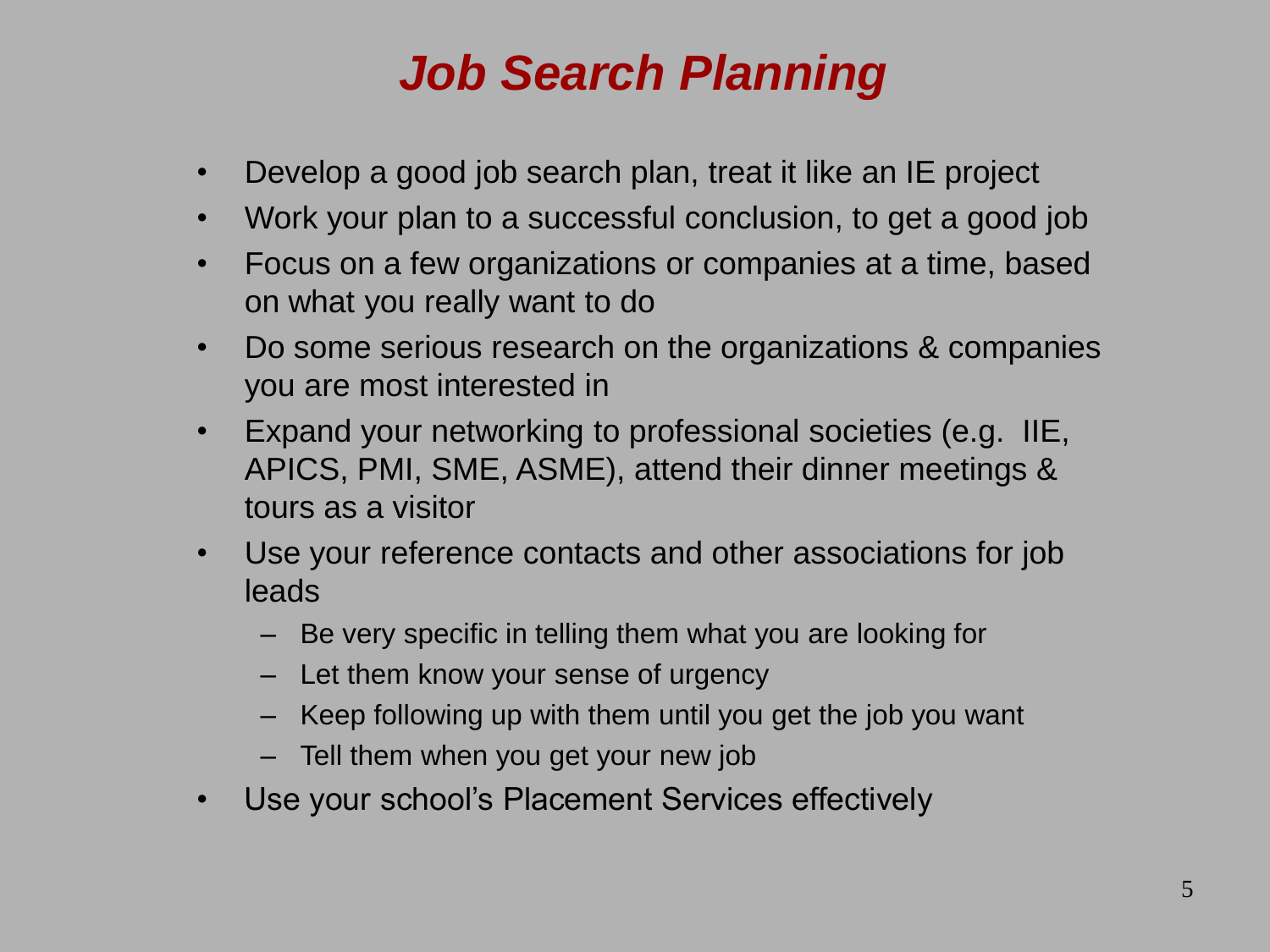## *Job Search Planning (continued)*

- When applying online, follow the site's instructions carefully, this is a necessary step for many companies, due to Equal Employment Opportunity (EEO) laws
- Most jobs include considerable on-hours training, and descriptions are written for a person with up to one year experience in that job, so don't forget you can grow into many new jobs
- Stay focused on what you really want, if not sure, do your research and do some hard thinking about it, then go back to your job search more focused
- Temper what you really want to do with your available options & current experience
- Interview for a job that you really want to stay at for several years, that has growth opportunities
- Revise your job search plan as required, and keep your references and job search helpers informed of your progress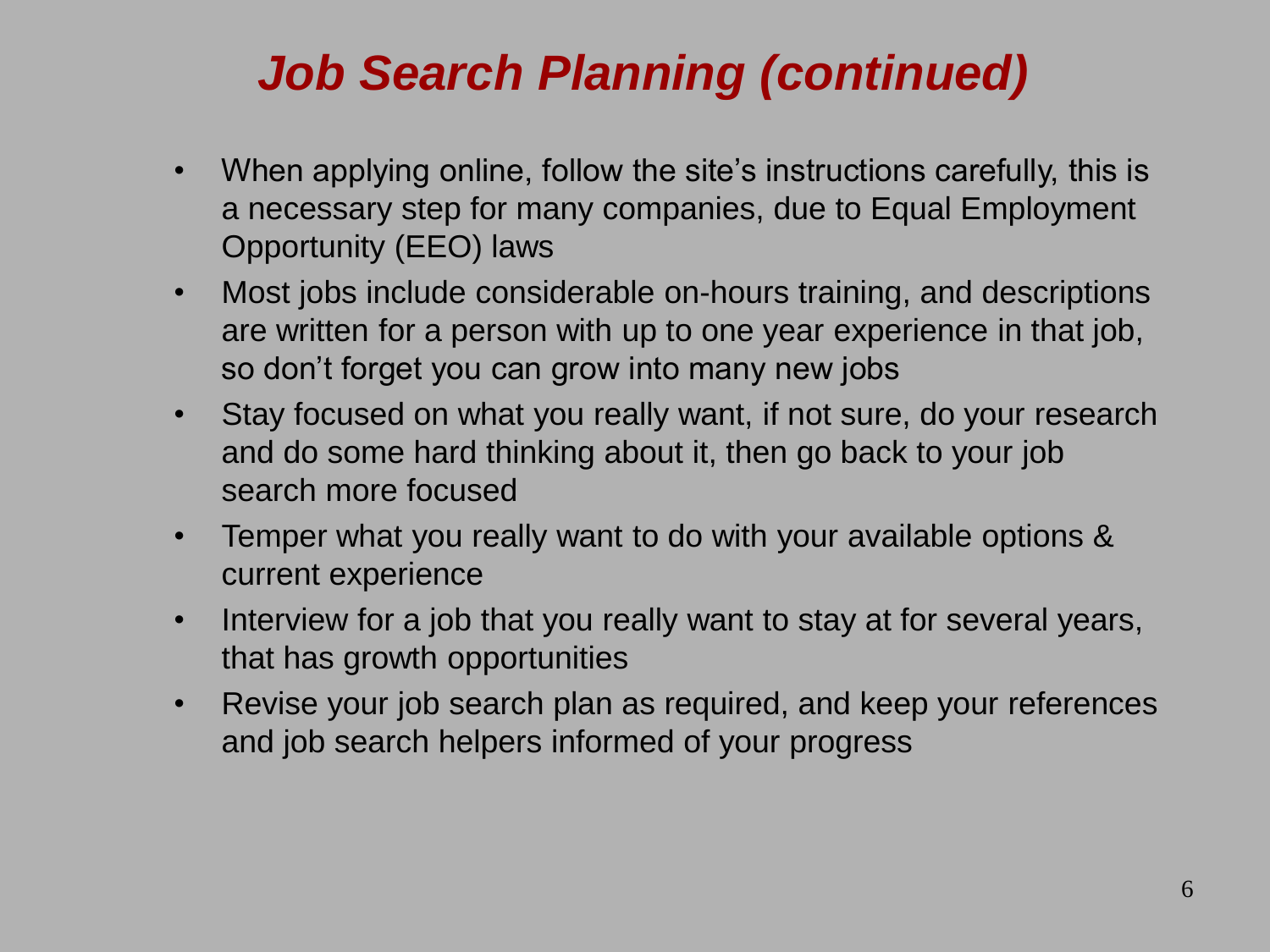## *Resume Preparation*

- Frame your entire resume around what you want to talk about during the interview
- Give enough information about each item on your resume so that the interviewer can ask a good question, otherwise delete it
- Focus on your accomplishments & highlight significant events, not just a history of where you've been
- Use bullets and make the resume easy to visually "scan" read
- Give the facility size, number of employees & end products of each company you list - to provide context for your experience
- List your main job duties first, for each company on your resume
- Focus a lot on your Intern work and Sr. Design Project, clearly note Intern work vs. full time work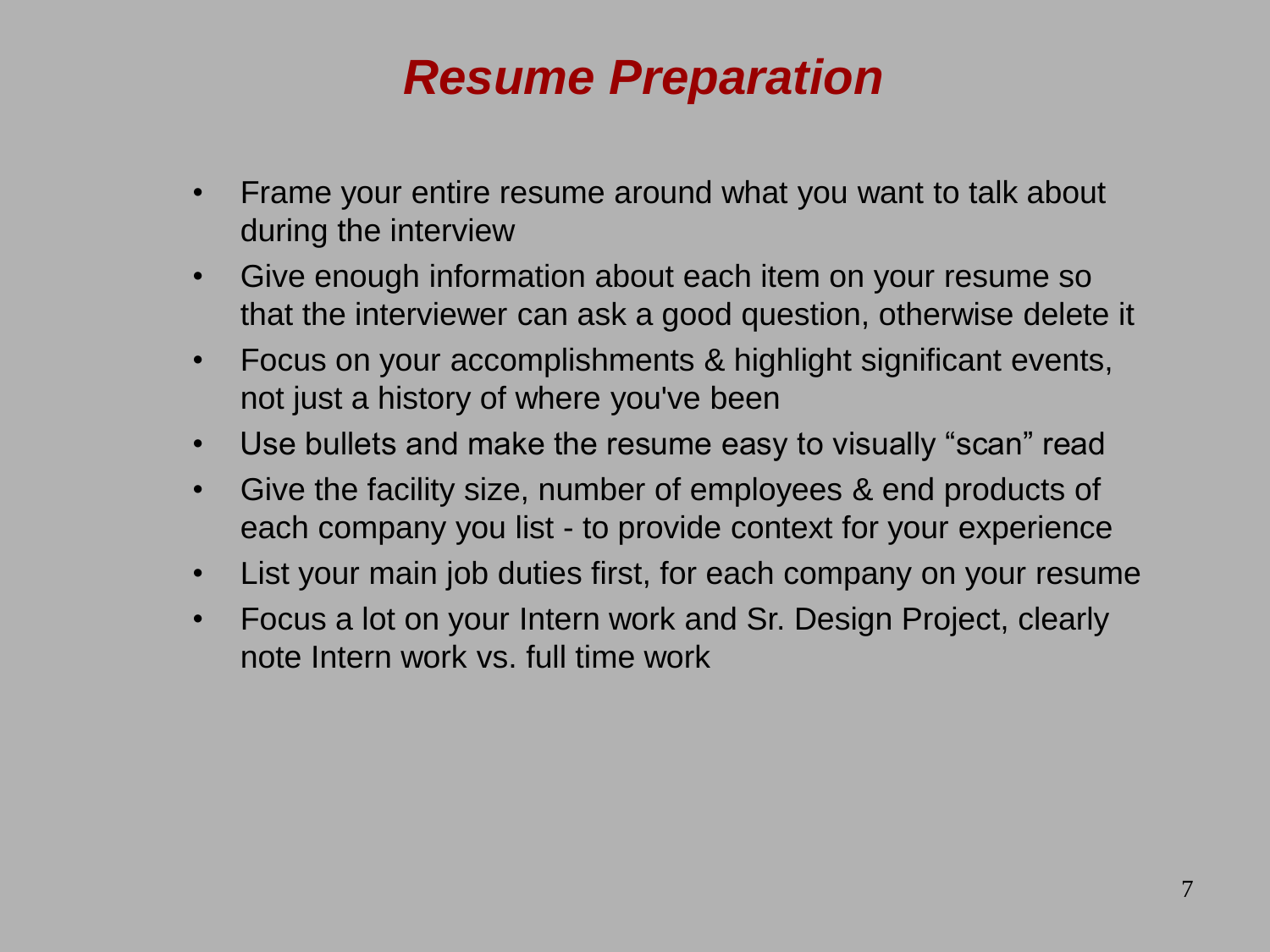### *Resume Preparation (continued)*

- Use a lot of key words & phrases when describing your experience (e.g. cross-functional teams, lean manufacturing, process analysis, defect reduction, quality control, simulation, process improvements, implementation, etc.)
- Don't make "editorial" comments about your own abilities, better to illustrate these by your activity descriptions & actual accomplishments (e.g. don't say you are a "great" Project Manager - illustrate this by describing a successful project)
- Don't use too much technical jargon, but cover typical IE subjects
- OK to use part of a  $2^{nd}$  page, but put your name at top of both pages
- Use wide borders, and an easy to read font size
- Don't use odd size or colored paper, or colored fonts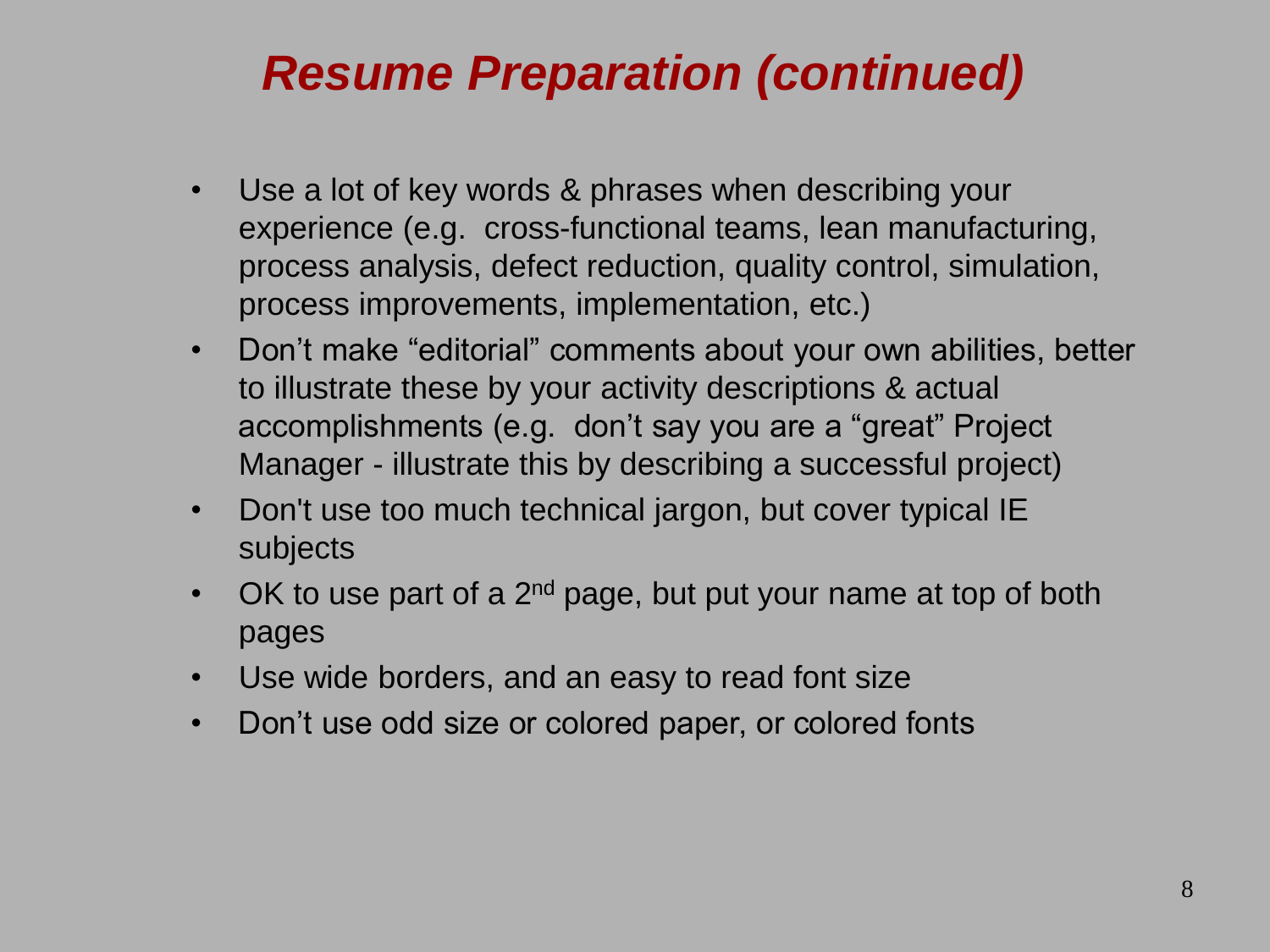## *Resume Preparation (continued)*

- Consider having a brief "Hobbies & Interests" section; might give the interviewer some non-work related things to use as ice-breakers & might allow the interviewer to find a common interest with you
- Make sure you have contacted all references you list, and get a full agreement from each that they can and will speak very positively of you, where possible
	- List their current work information (title, company, e-mail address, & phone)
	- List when you knew them & which company they are a reference for
- Don't give the hiring manager a reason to throw out your resume in the 1<sup>st</sup> pass (where up to 80% of resumes received are discarded)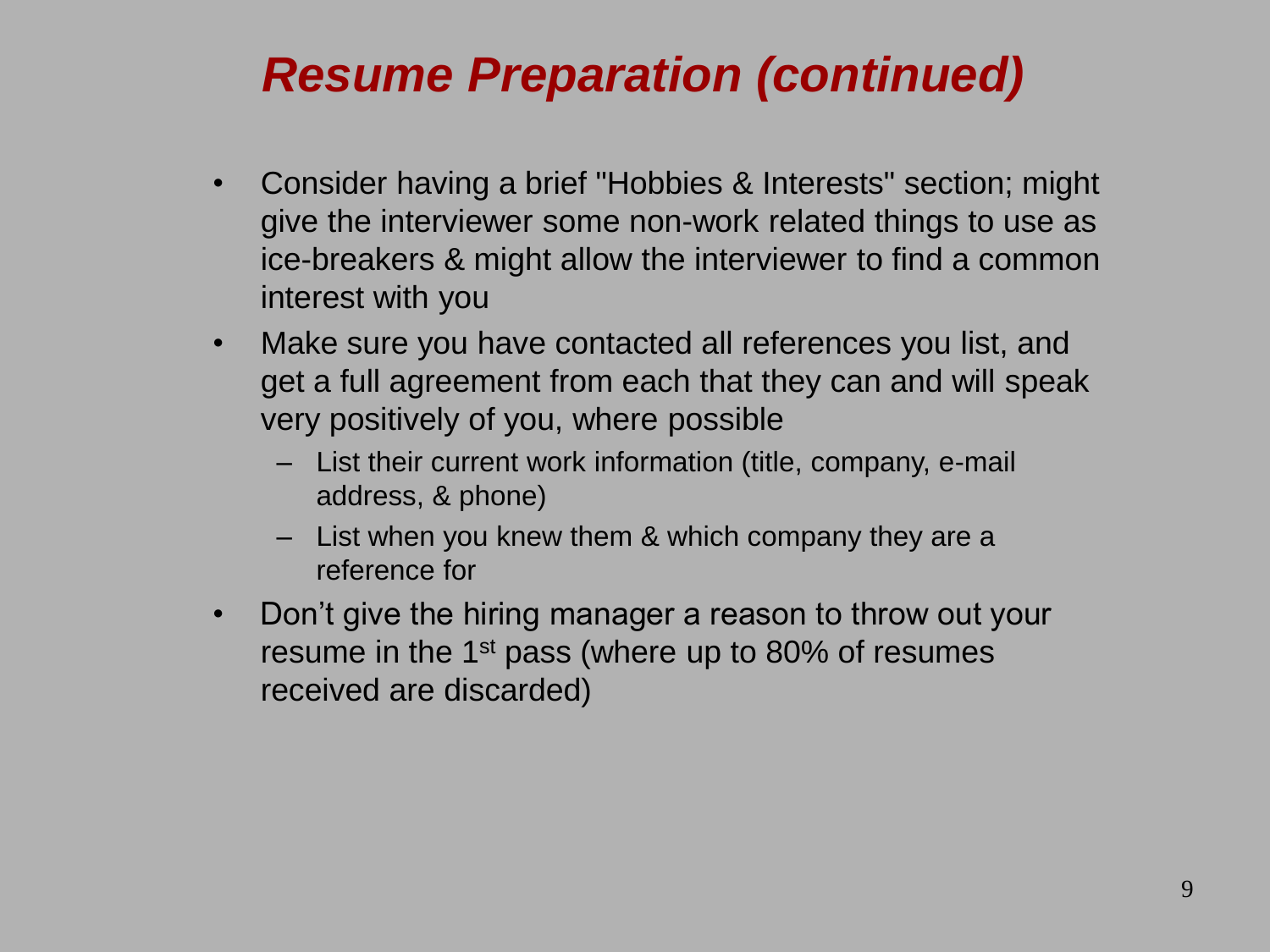### **Sample Student Resume Format**

#### Name (in Initial Caps, Bold, 14 pt.)

Student address and/or Home address Cell phone and/or Home phone Student e-mail and/or Home e-mail

#### **EMPLOYMENT**

#### OBJECTIVE:

Not always necessary, but if used - describe the types of jobs that you are most interested in, and maybe how they link to your Intern work experience, or your Independent Study or Senior Design Project, etc.

#### EDUCATION:

Month & Yr. of planned graduation

- Formal school degree, name of school, program and location of school
- List any school related projects involving outside companies (Sr. Design Project)
- List any Independent Study (with which Professor)
- · Work related course summary, certifications, etc. might also be used
- List any honorary academic societies or other academic awards

#### **COMPUTER** KNOWLEDGE:

List of computer software (maybe as multiple columns, maybe organized by type of software, & any code writing skills).

#### EMPLOYMENT HISTORY:

Company name (most recent) City, State  $MonthlyYr - Month/Yr$ Position title - describe main duties (or let this be the first bullet).

- Briefly describe the size of the facility and main products, etc.
- Briefly describe a project or activity you worked on.
- Utilize key action words like Cross-Functional Team, Project Management approach, Business Forecasting, Process Improvement, etc.
- Have several interesting things to talk about in the interview (maybe bring a written project report or activity summary).
- About 4-6 bullets in total for each position.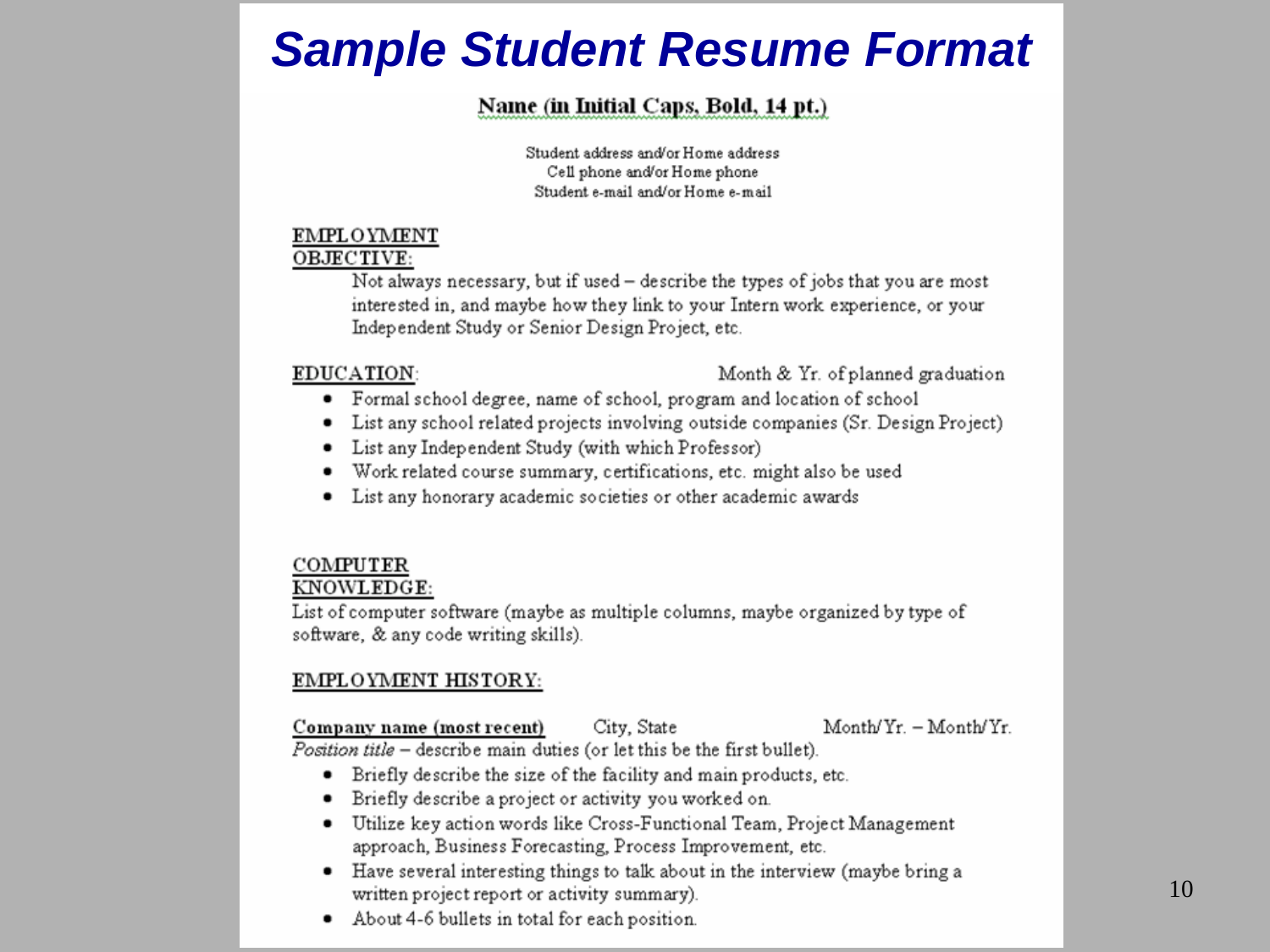### **Sample Student Resume Format**

#### Name (repeated on  $2<sup>nd</sup>$  page)

Other Company name Location Position title - describe main duties (or let this be the first bullet). dates

- Briefly describe the size of the facility and main products, etc.
- Briefly describe a project or activity you worked on.

#### PROFESSIONAL

#### ASSOCIATIONS:

List any student professional associations (like IIE) and any officer positions. List any professional conferences attended or any papers presented.

#### **HOBBIES**

#### **& INTERESTS:**

Not always necessary, but if used - list a few of your hobbies & interests - to serve as an icebreaker (or help make a connection with the Interviewer).

#### [References will be furnished upon request.]

If you add the statement above, have 3-4 references already typed up on a separate sheet, ready to send out (by mail or e-mail). Check with all the listed references to get their permission and current e-mail address, company and title. If a reference is working at a different company now - than when you knew them - state how you knew the person and what company they were at when you met them.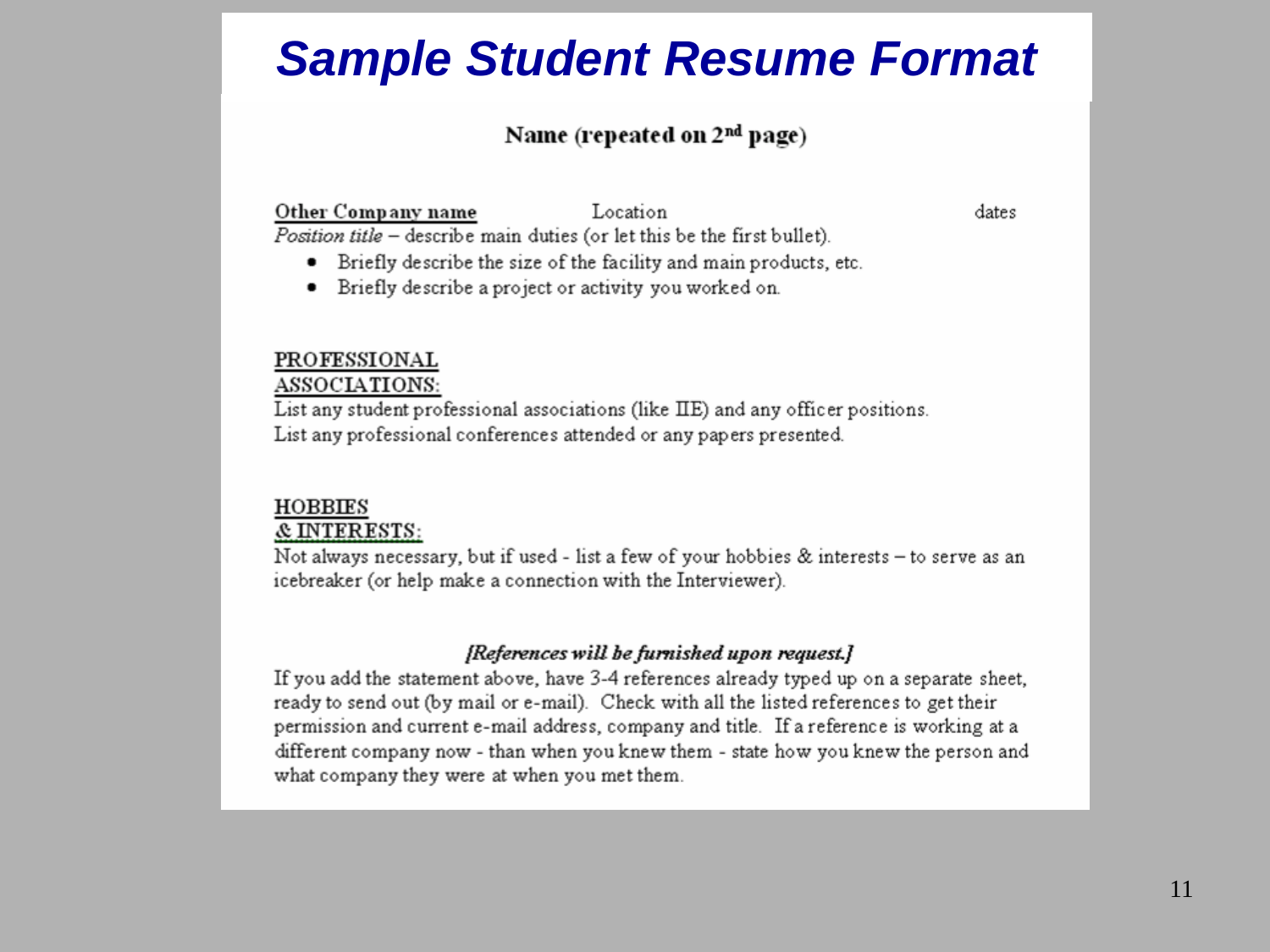## *Interviewing Techniques*

- Do some mock (practice) interviews to build up your interview skills & to have a crisp delivery about your experience
- Prepare a script ahead of time of major points in your resume you want to speak about during the interview
- Bring along some copies of your resume and references
- Bring along a few (2-3) reports you have written
	- These should be current, individually bound, with a cover page & concise summary
	- Don't include any confidential information from another company
	- Reference these reports in your resume (if possible)
	- Make sure they are returned to you following the interview
- Prepare some questions ahead of the interview and plan to get some of them answered (e.g. job location, travel, typical work week, allowance for continued education, etc.)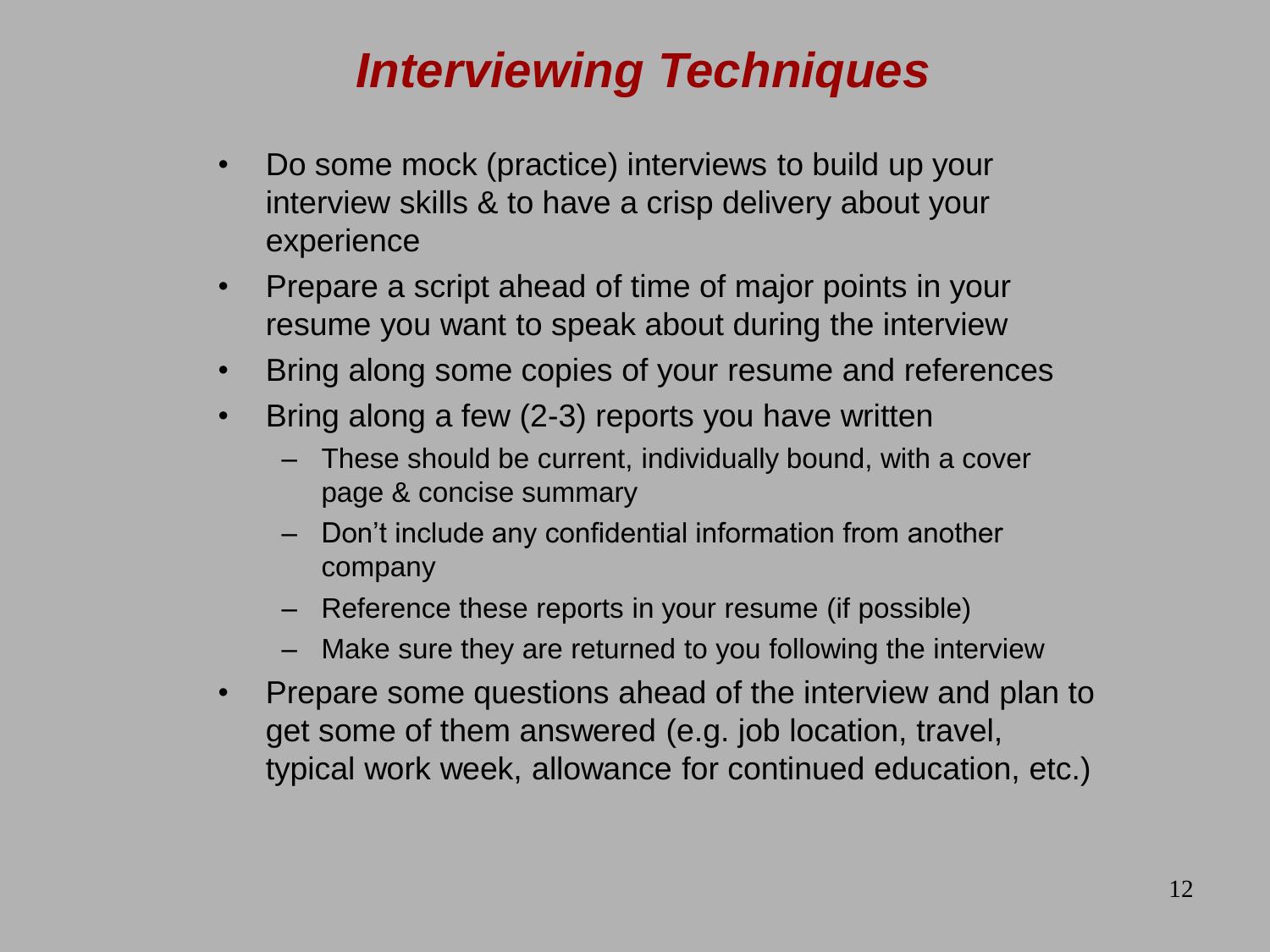## *Interviewing Techniques (continued)*

- Do some research on the position, company & organization
	- Bring this research along on the interview
	- Maybe ask some questions related to your research
- Don't over-dress (or under-dress) for the interview
- Be on time and make sure you know how to find the meeting location
- Turn your cell phone off during the interview
- Relax and be yourself during the interview
	- Put the interviewer at ease
	- Show some of your personality, be professional, but don't be stiff
- If a meal interview, order something easy to eat & no alcoholic drinks
- Listen for items in the job description that you can relate to specific things in your background (be concise)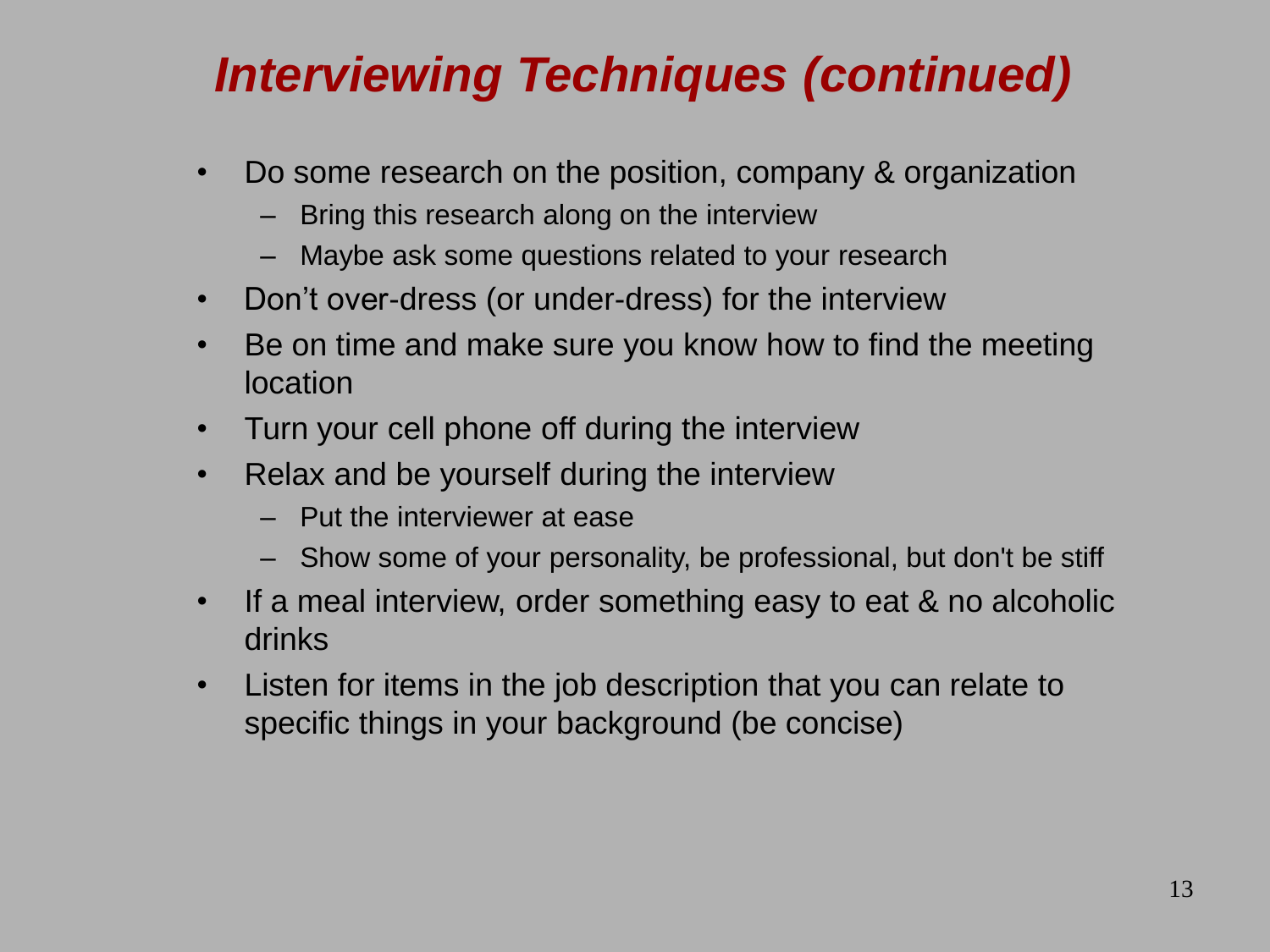## *Interviewing Techniques (continued)*

- Focus on your accomplishments & what you think you have to offer, tie it back to your resume
- Ask about anything you are uncertain about
- Stay focused and don't ramble on when answering questions
	- Watch the interviewer's body language, err on the side of being too concise
	- Ask for clarification on a question, if needed, particularly if you're not sure whether to continue with a longer response
- Listen carefully to any follow-on questions
- Plan to take a few notes during the interview, but focus on listening with good "eye contact"
- Make sure you have asked some questions about the job being discussed, so you fully understand it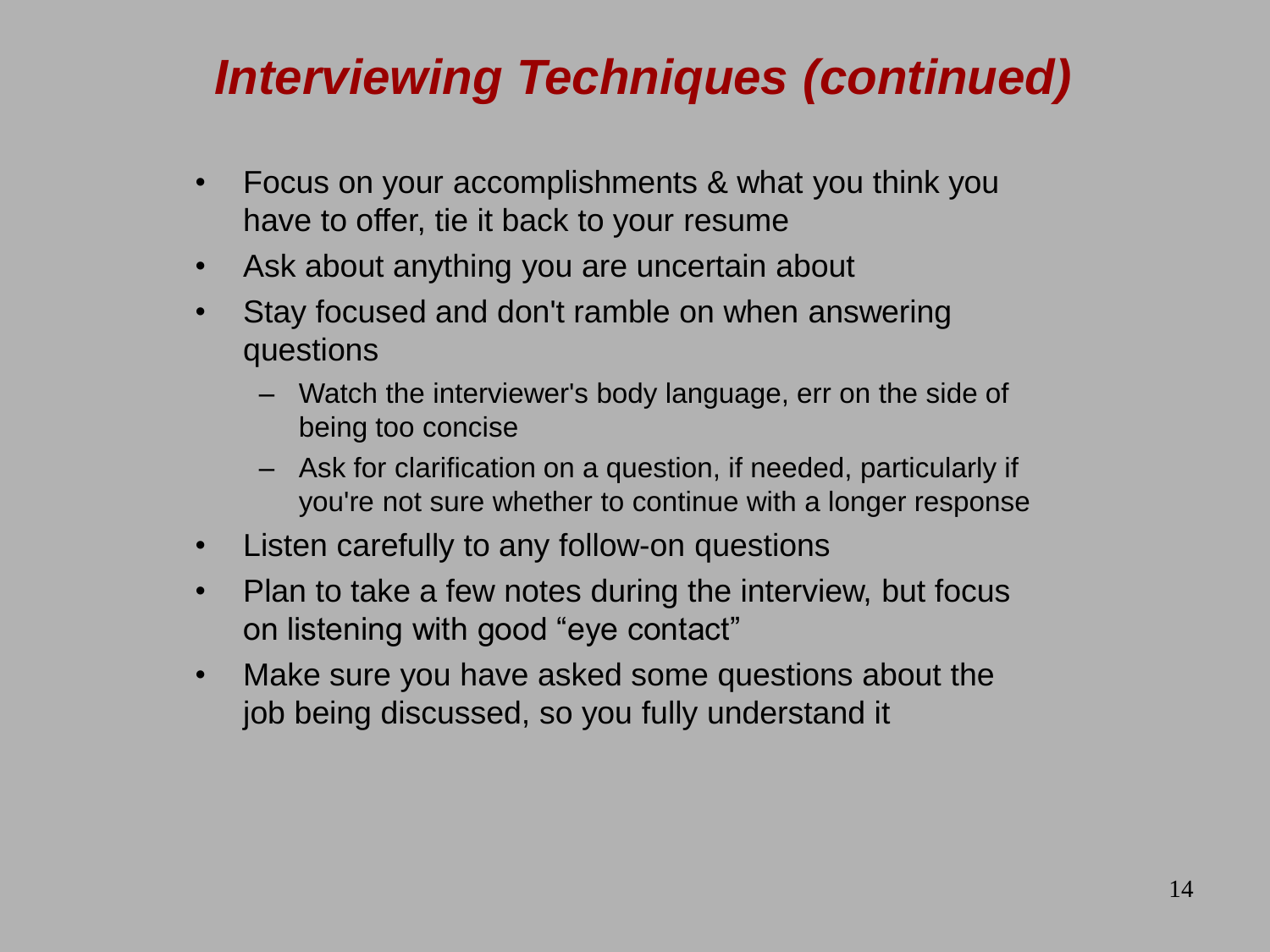## *Interviewing Techniques (continued)*

- Don't ignore issues like work hours, travel, benefits & vacation
- Ask for the job at the end of the interview, or for the next step in the process
- Don't accept any job offer until you have all your questions answered
- Ask to have a day or two to think about any offer
	- Then really think about it before you accept
	- Include others who will be affected (spouse, children, etc.)
- Avoid conditional jobs or trial period jobs, if possible
- Try to never accept any job offer until you have interviewed the person who would be your actual boss, and preferably his/her boss as well
- Try to have at least two job offers for comparison, but if the first one looks great, don't continue shopping and risk losing it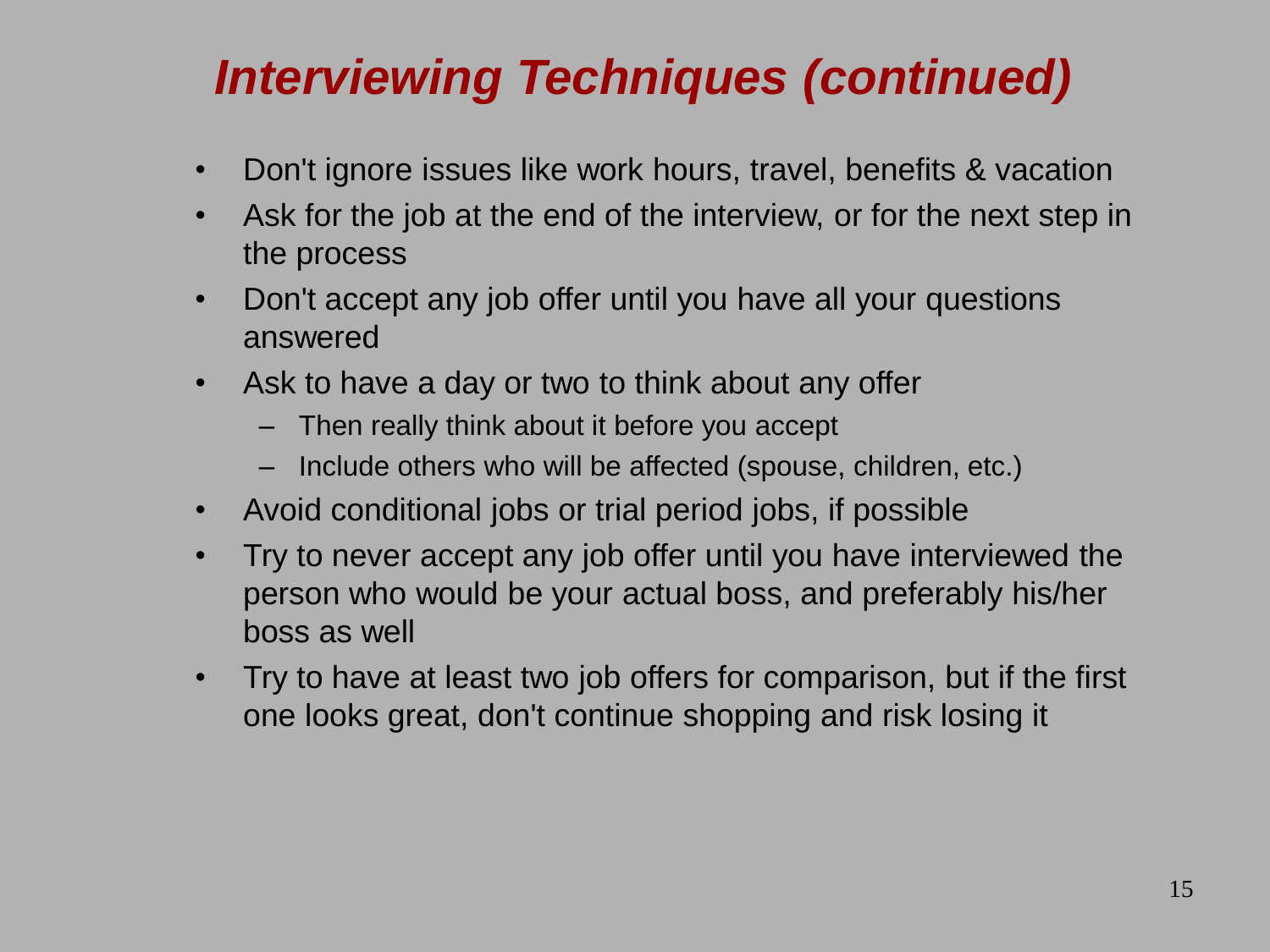## *Correspondence & Follow-Up*

- Make sure you contact all your references
- Keep good records of who you wrote to or talked to during job interviews - and when you need to get back to them (get their business cards during job interviews)
- Send in any requested information promptly, following a job interview
- Make sure you get back any reports you loaned others to read (e.g. examples of your projects & writing, etc.)
- Prepare a good e-mail cover note when sending your resume as an attachment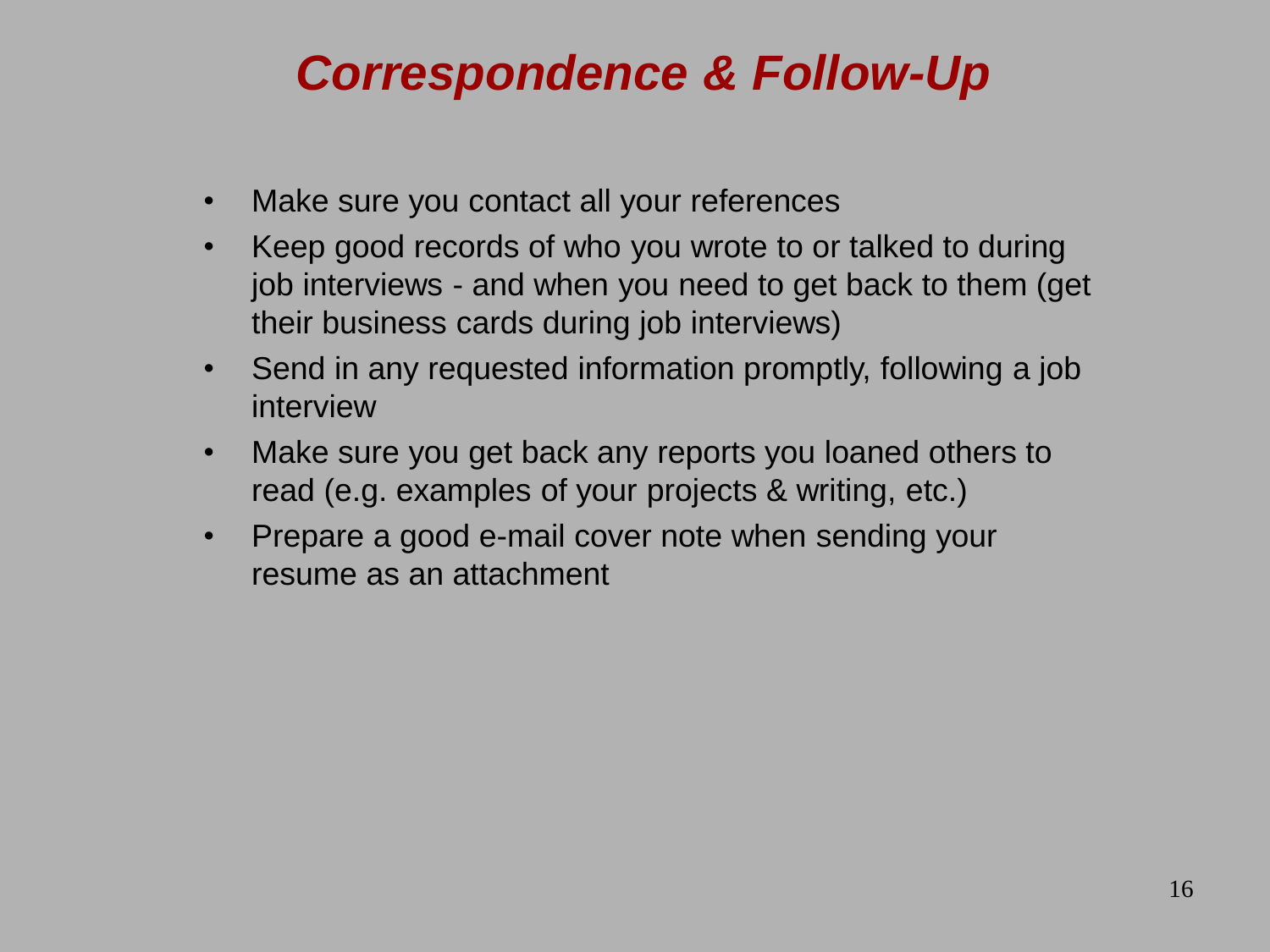### **Sample Cover Letter as an E-mail Note**

#### **GENERAL GUIDELINES:**

- Unless doing a U.S. Postal Mailing (letter, envelope & stamp), most old style ٠ cover letters have given way to more informal e-mail notes (when sending an attached resume or application form, electronically).
- If applying to a specific job posting, start by specifying the exact position title, the date the position was originally posted, the source of the posting (newspaper ad, company web site, etc.) and any job number/code (if applicable).
- Keep the e-mail note very short and to the point, but tell them why you are responding (maybe point out some key items in your background that are relevant to the position).
- Make sure the subject line of your note is complete and relevant to the overall note.
- If you also placed your resume on their company web site, let them know what position you applied for and when you responded (just the most recent position applied for – don't list multiple jobs).
- Ask for the next step in the process, or come up with a pro-active way for you to help the process along (volunteer to be in their area – if interviewing for an out of town job).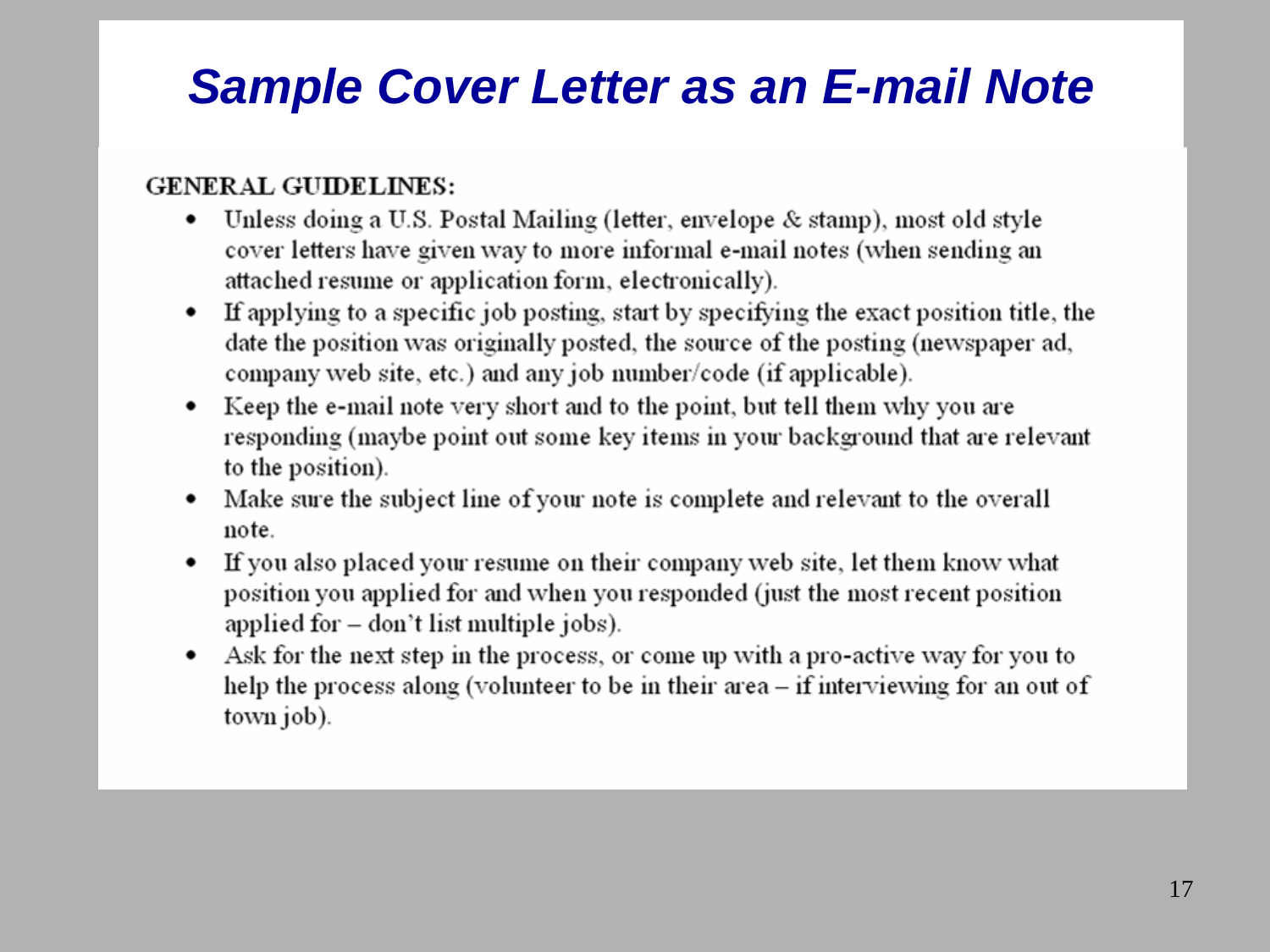### *Sample Cover Letter as an E-mail Note*

**EXAMPLE:** 

To: John Smith, IE Manager - XYZ Company From: Steve Snelling Date:  $12/4/2009$ 

Subject: Resume for Job  $\#$  A113 Sr. IE - Special Assignments

Attached is my current resume for consideration for the  $Sr. \tE - Special Assigaments$ position in Seattle with your company - Job # A113. I saw this position posted on your company's web site on Dec. 2nd.

As you can see from my attached resume, I have over 20 years of process improvement projects and considerable Lean Manufacturing and Inventory Control experience on both large and small projects. I applied online for this position on Dec.  $3^{rd}$  using the company's web site.

I will be in the Seattle area during the week of Dec. 14th - 17th and would be very interested in meeting with you at your convenience, to discuss this position or other similar positions with your company.